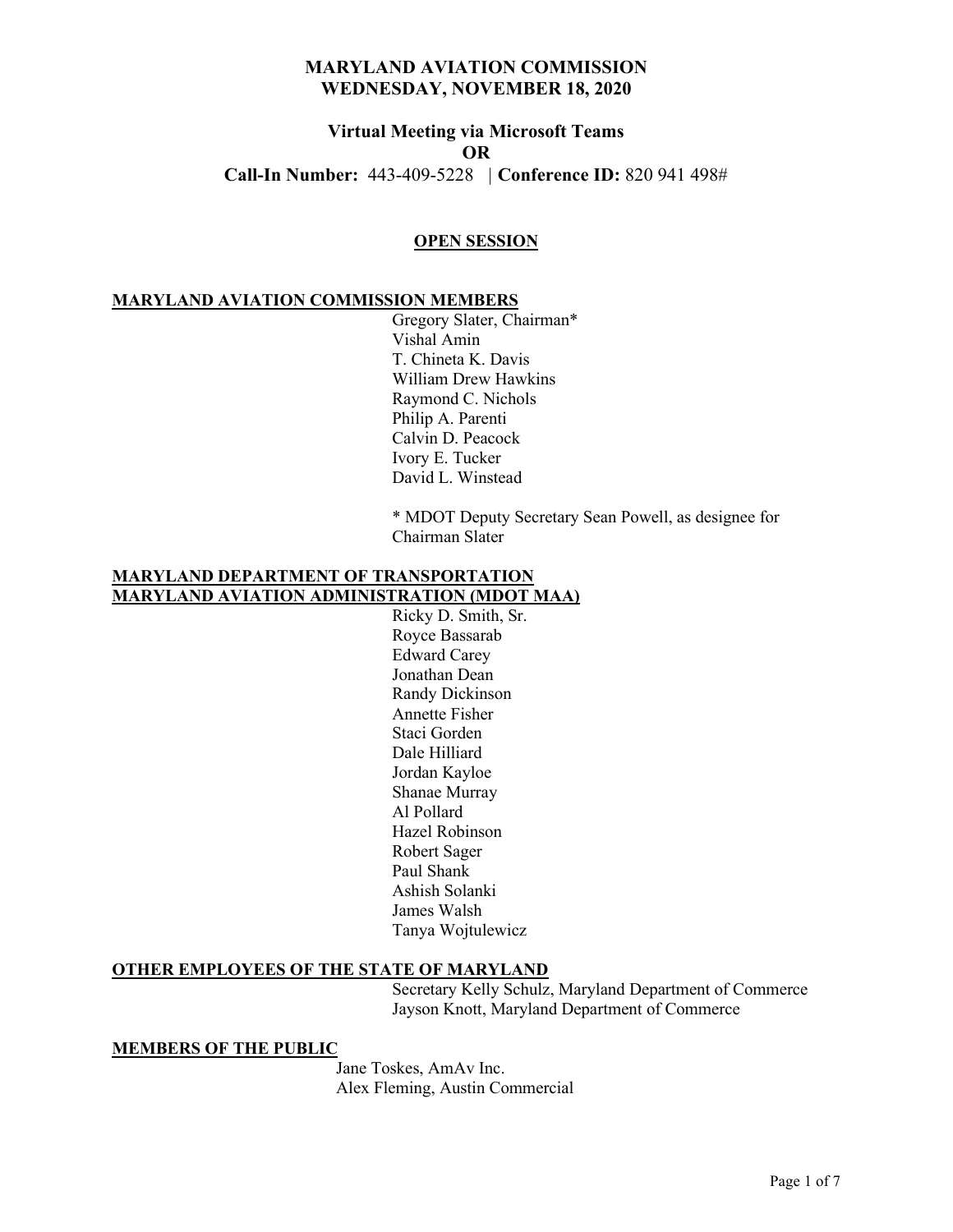# **Virtual Meeting via Microsoft Teams OR**

## **Call-In Number:** 443-409-5228 *|* **Conference ID:** 820 941 498#

Deputy Secretary Sean Powell called the meeting to order at 1:00 p.m.

#### **APPROVAL OF MINUTES** – Sean Powell

Upon request for a motion to approve the minutes of the July 15 Commission meeting, it was so moved by Commissioner Winstead, seconded by Commissioner Parenti, and approved unanimously.

### **EXECUTIVE DIRECTOR'S REPORT** – Ricky Smith

#### Overview of COVID-19 Impact on BWI Marshall:

- Air traffic is currently down approximately 62% at BWI Marshall.
- This month, most states are experiencing some level of surge in COVID-19 cases.
- A number of restrictions continue at BWI Marshall and Martin State Airports in regard to operations and with the workforce. Many employees are still working from home. The focus is on ensuring the public and staff are safe.
- MDOT MAA is well-positioned for recovery, with a large portion of air service coming from Southwest Airlines.
- After service and market suspensions by many airlines across the board in the Spring, airline traffic has slowly returned in the Fall. The majority of passengers are flying for leisure travel.
- Although not a return to normal, increases in traffic are expected for the Thanksgiving and December holiday seasons. An uptick in travel is also expected for the Presidential Inauguration in January.

#### Other Noteworthy Items:

2021 Aviation Commission Meeting dates were announced:

Wednesday, January 13th, 1:00-3:00pm Wednesday, March 17th, 1:00-3:00pm Wednesday, May 12th, 1:00-3:00pm Wednesday, July 14th, 1:00-3:00pm Wednesday, September 15th, 1:00-3:00pm Wednesday, November 10th, 1:00-3:00pm

The Airports Council-North America named Baltimore/Washington International Thurgood Marshall Airport recipient of the Inclusion Champion Award 2020 for Large Hub Airport.

#### **BUSINESS DEVELOPMENT & MANAGEMENT** – James Walsh

### Fiscal Year Results

Since March, revenues have fallen drastically due to the COVID-19 pandemic. Between March and June 2020, MDOT MAA has incurred \$24 million in losses. In FY 2020, operating revenues totaled \$233,082 and non-operating revenues totaled \$66,477. Appropriation expenditures totaled \$205,507 and operating expenditures totaled \$119,864. In FY 2019, operating revenues totaled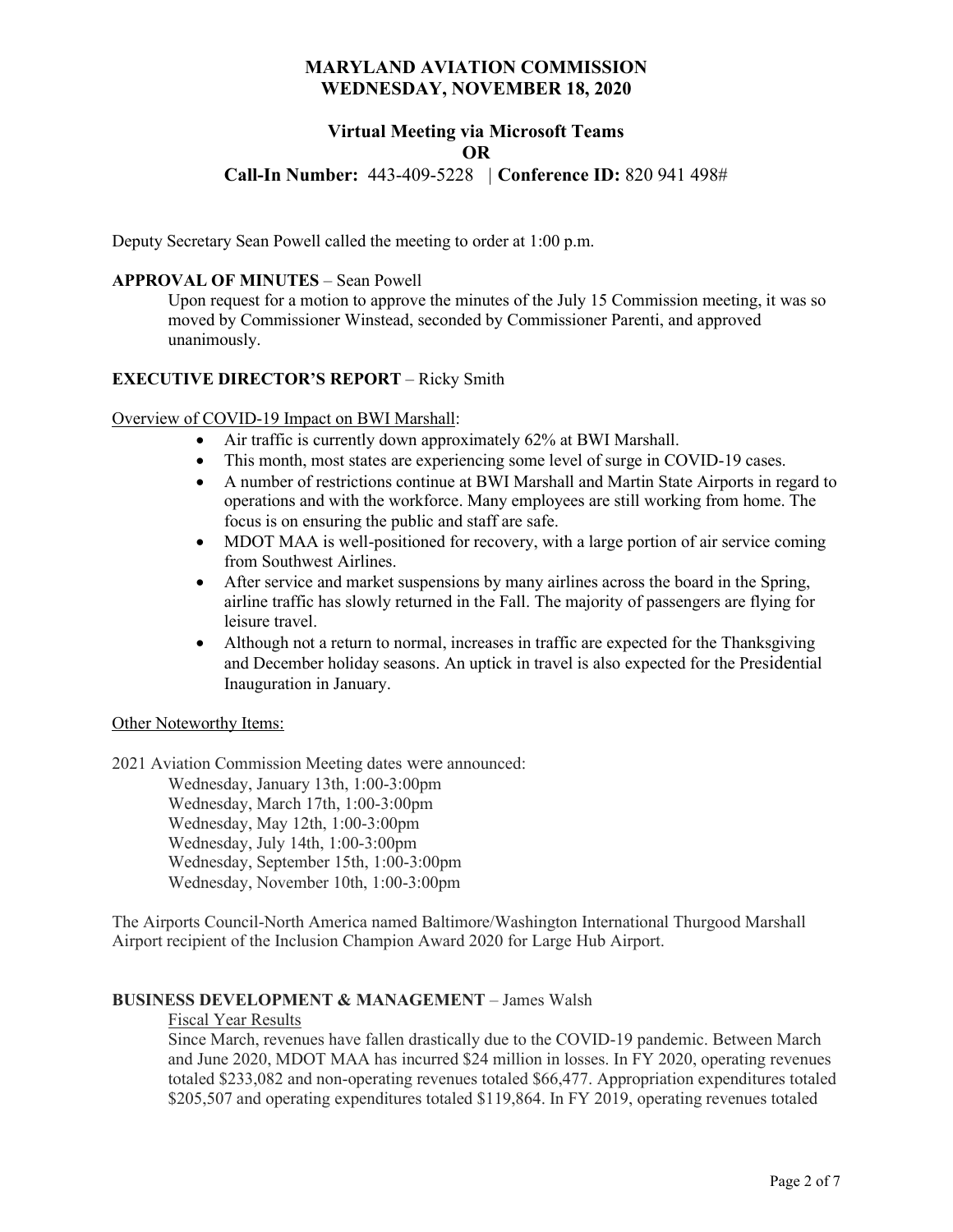# **Virtual Meeting via Microsoft Teams OR**

**Call-In Number:** 443-409-5228 *|* **Conference ID:** 820 941 498#

\$257,924 and non-operating revenues totaled \$84,332. Appropriation expenditures totaled \$201,013 and operating expenditures totaled \$205,073.

Both BWI Marshall and Martin State airports benefited from CARES Act grant funding. BWI Marshall received \$87 million of CARES Act funding which was allocated to cover FY 2020 expenses incurred January 20 through May 2020. MDOT MAA has claimed reimbursement from the Maryland Department of Health, and is seeking reimbursement from the Federal Emergency Management Agency (FEMA) as well as from the Transportation Security Administration (TSA) for some expenditures related to the pandemic. In addition, cost containment measures were taken to mitigate the financial impacts of the pandemic.

Enplanement Forecasts– Many forecasters predict an L-shaped recovery. Annual enplanement numbers are expected to return to normal levels in FY 2025 or FY 2026.

#### Approval of MDOT MAA Six Year Capital Program FY 2021 – 2026

The Maryland Aviation Commission is mandated to approve major capital projects at BWI Marshall Airport and Martin State airports prior to submitting the projects to the General Assembly.

MDOT MAA's final capital program for the FY 2021-2026 period has been submitted to the Maryland Department of Transportation (MDOT). The resulting Major Construction and D&E projects portion of MDOT MAA's program includes fifteen (15) projects at BWI Marshall and MTN airports totaling \$736 million for the six-year program period. The projects and total estimated cost (TEC) are listed below:

### **New Major Capital Projects**

| • Taxiway T Reconstruction Phase 1 -   | \$13,115,000 TEC |
|----------------------------------------|------------------|
| • Airfield Lighting Vault Relocation - | \$9,853,000 TEC  |

#### **Development & Evaluation Projects Moved to Construction Program**

- Taxiway F Relocation  $$6,440,000$  TEC
- Conc. A/B Connector & Baggage Handling System Construction \$494,090,000 TEC

#### **Previously Approved Construction Project Moved to D&E during Draft CTP Update**

• Concourse A/B Enabling – Central Utility Plant Upgrades – \$94,000 TEC

### **Existing Projects Previously Approved**

- MAA Shuttle Bus Replacement (FY 2018-2023) \$37,348,000 TEC
	- Concourse D HVAC Replacement (FY 2018-2023) \$22,148,000 TEC
- FIS Hall Reconfiguration  $(FY 2018-2023)$  \$10,002,000 TEC
	- Restroom Improvement Program  $(FY 2018-2023)$   $$64,673,000$  TEC
	- Residential Sound Mitigation Program (FY 2018-2023) \$34,379,000 TEC
	- Aircraft Maintenance Facility Infrastructure (FY 2019-2024) \$67,701,000 TEC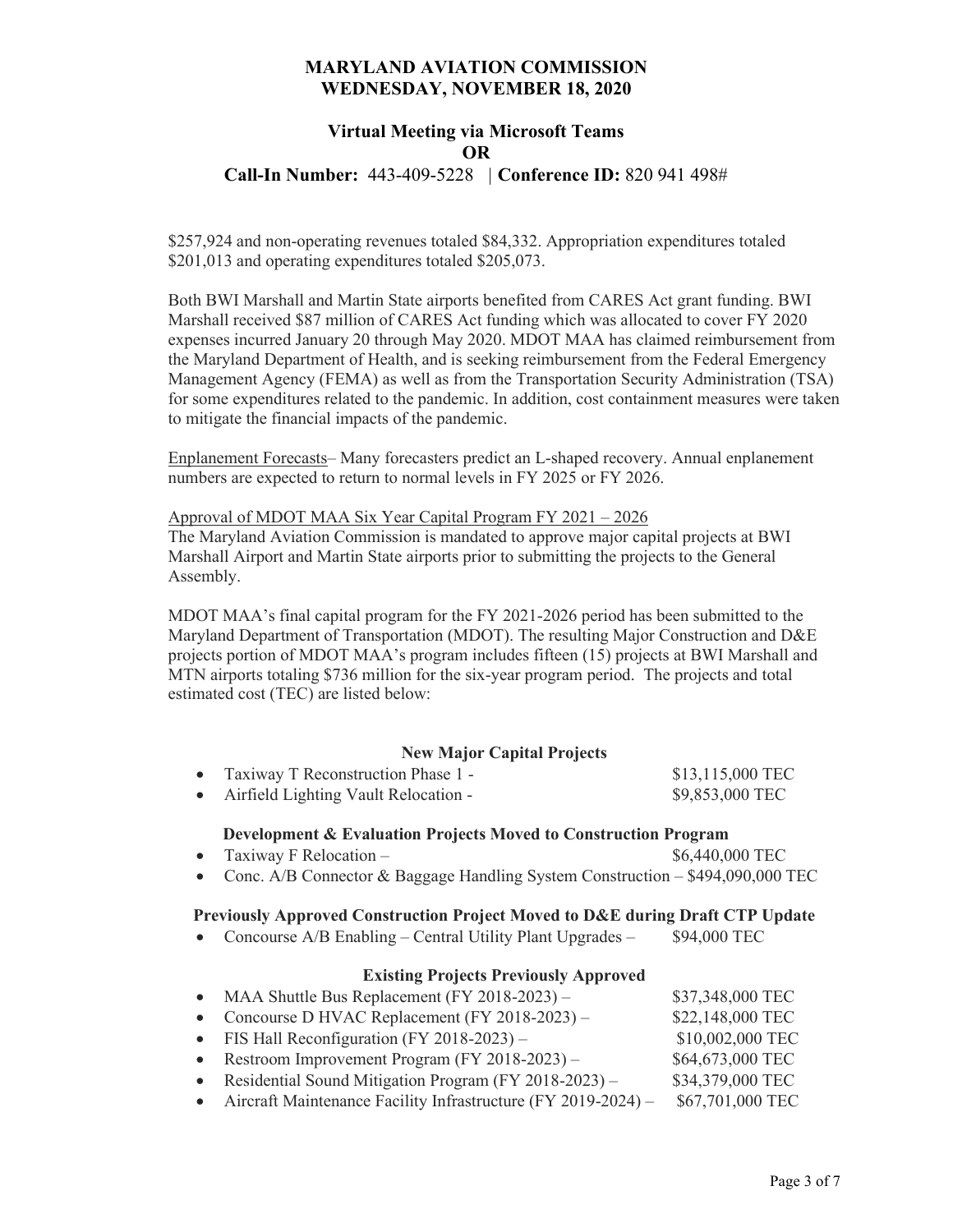# **Virtual Meeting via Microsoft Teams OR**

**Call-In Number:** 443-409-5228 *|* **Conference ID:** 820 941 498#

## **Completed Projects**

| • Midfield Cargo Area Improvements $(FY 2018-2023)$ – | \$33,941,000 TEC |
|-------------------------------------------------------|------------------|
| • Concourse A Improvements Phase II (FY 2019-2024) –  | \$68,361,000 TEC |
| • Taxiway B Pavement Reconstruction (FY 2019-2024) –  | \$13,376,000 TEC |

Upon request for a motion to approve the Major Capital Projects and Existing Projects Previously Approved as discussed above for inclusion in the Final FY 2021-2026 CTP, it was so moved by Commissioner Hawkins, seconded by Commissioner Nichols, and approved unanimously.

**MARKETING & AIR SERVICE DEVELOPMENT** – Annette Fisher and Jordan Kayloe Marketing Update – Recovery and re-opening strategies that the Division has implemented are: a) the Safe to Fly campaign to bolster confidence in air travel and inspire passengers to fly again, (b) the Safety Awareness Campaign to remind the airport community of the importance of wearing PPE and practicing social distancing to stop the spread of COVID-19, (c) terminal communications that include public messaging and a virtual information desk to assist customers, (d) the installation of floor markings and signage to promote social distancing, (e) virtual townhall webinars for airport stakeholders including tenants, contractors and the business community.

Other Noteworthy Items – MDOT MAA's Marketing and Air Service Development Division was awarded the 2nd National Capital Emmy, an American Advertising Gold ADDY, and the Hermes Creative Platinum Award for the "We'll Take You There" Campaign.

Air Service – In February, BWI Marshall boasted a 12-month passenger record of 27.234 million for the year ending February 2020. After a record-setting year, passenger traffic fell steeply in March with the onset of the COVID-19 pandemic. In April passenger numbers were down 96%, with May rebounding slightly down 88%. As of September, passenger traffic was down 60%.

International traffic fell to nearly zero in late March. The remaining international flights came from military charter flights. In April and May, international traffic was down 96%. By September, international traffic was down 68%. However, cargo service continues to grow strongly. Increased service from Amazon has driven significant growth in air cargo.

TSA numbers show that recovery at BWI Marshall leads the region. Since mid-May, BWI Marshall has had more passenger traffic that Regan National (DCA) and Dulles (IAD). Looking at future seat capacity, the  $4<sup>th</sup>$  quarter is down  $40%$  year-over-year. However, BWI Marshall leads the capital region airports in seat capacity. In the  $4<sup>th</sup>$  quarter, Southwest Airlines offers over threequarters of seat capacity at BWI Marshall.

New route launches continue sparingly during the pandemic. Frontier Airlines launched service to Miami on June 25, and plans to launch service to San Juan on February 9. Southwest Airlines launched service to Pensacola on July 5, and ran seasonally through August 10. Southwest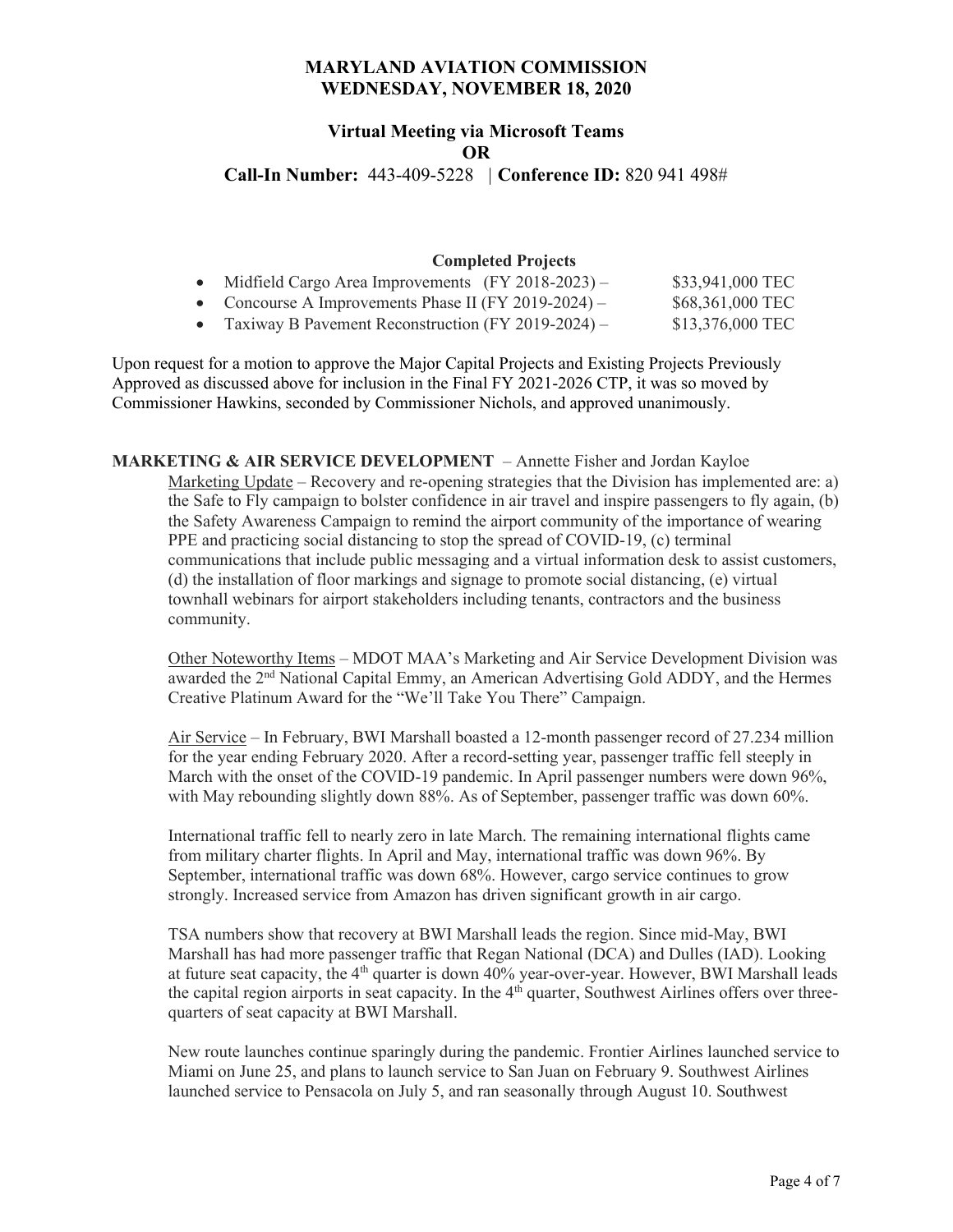# **Virtual Meeting via Microsoft Teams OR**

## **Call-In Number:** 443-409-5228 *|* **Conference ID:** 820 941 498#

Airlines also launched a four times daily service to Miami on November 15, and plans to launch a four times daily service to Chicago on February 14. Spirit Airlines is planning to launch service to San Salvador on January 6.

## **PLANNING & ENGINEERING – Paul Shank**

Key Projects Update – Phase 2 of Concourse A Improvements (Five gate extension) are now complete. The project includes: five new gates for B737-800 aircraft, new restrooms, loading bridges, concessions, electrical, mechanical, and storage.

Phase 2 of Taxiway T2 construction is now complete. The project includes: new asphalt pavement, storm drain and inlet installation, pavement markings, turfing, and removal and installation of airfield lighting and signage.

Capital Projects ongoing under \$10,000,000 include:

- Snow removal equipment building at Martin \$1,896,779
- Employee parking lot sidewalk repairs \$86,388
- Long Term Lot A culvert replacement \$1,406,578
- Air traffic control tower elevator rehabilitation \$588,888
- Hourly garage stormwater pumps \$1,762,195
- DE connector gate transition ramp security door \$444,100
- Concourse E gate transition building renovations \$2,499,482
- Primary runway repairs \$1,735,000

Other Noteworthy Items – MDOT was awarded the 2020 John L. Martin Partnered Project of the Year Award, Diamond Level Civil Construction Projects, Under \$25 M.

### Approval of Airport Noise Zone Update and Noise Abatement Plan at BWI Marshall

MDOT MAA proposes to update the Code of Maryland Regulations (COMAR) to reflect an updated Airport Noise Zone (ANZ) and Noise Abatement Plan (NAP) for Baltimore/Washington International Thurgood Marshall Airport (BWI Marshall). The MDOT MAA develops and certifies the BWI Marshall ANZ pursuant to the Maryland Environmental Noise Act of 1974 (See Transportation Article, §§5-805, 5-806, and 5-819, Annotated Code of Maryland). The current certified ANZ for BWI Marshall, certified in 2014, is referenced in COMAR Section 11.03.02.10 and incorporated by reference in COMAR Section 11.03.01.01-1(B)(5)

In accordance with Transportation Article §5-201 (b)(2), Annotated Code of Maryland, the Maryland Aviation Commission is charged with the approval of regulations prior to their adoption by the MDOT MAA Executive Director.

Noise modeling analysis required to complete the ANZ update results in a better understanding of current and future noise conditions at the airport for both MDOT MAA and BWI Marshall stakeholders, including communities surrounding the airport. This ANZ update accounts for changes in total annual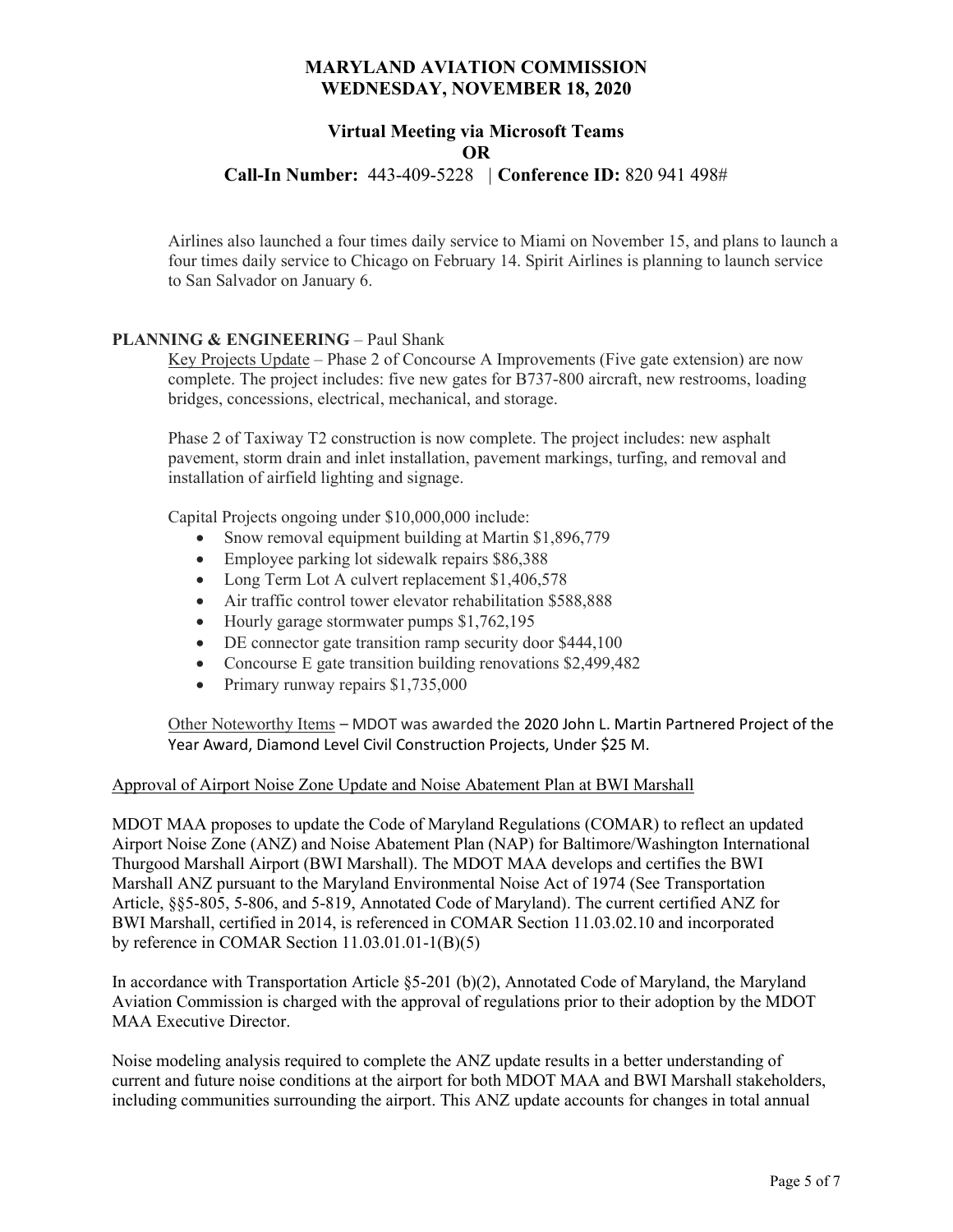## **Virtual Meeting via Microsoft Teams OR**

**Call-In Number:** 443-409-5228 *|* **Conference ID:** 820 941 498#

aircraft operations, aircraft types, aircraft flight paths, changes in airfield layout, runway utilization, and the day/night distribution of operations which may result in changes in overall aircraft noise levels. Updating the ANZ involves modeling airport noise and developing noise contours for both existing and future conditions at BWI Marshall necessary for local land use planning. The ANZ provides a means for MDOT MAA to identify, control, and prevent incompatible land development around the airport. The study also includes a review of the BWI Marshall NAP. The NAP prescribes measures to monitor and reduce or eliminate impacted land use areas to the extent feasible, while maintaining efficient airport operations.

The NAP is comprised of two parts: (1) aircraft operating procedures, and (2) the efforts MDOT MAA is taking to mitigate noise in the areas surrounding BWI Marshall. While operational measures receive the most public attention, the program is well rounded, and includes complementary compatible land use measures and other measures that focus on program implementation, communication, monitoring, and updating. The NAP was reviewed and updated as part of the 2020 BWI Marshall ANZ update process in order to accurately reflect current operating conditions at BWI Marshall. Notable changes to the NAP identified in this update include removing references to Runway 4/22 (which was decommissioned in 2014), clarifying units of distance, removing references to completed programs such as the Resale Assurance program, school soundproofing and acquisition of a mobile home park.

Upon request for a motion to approve the Airport Noise Zone Update and Noise Abatement Plan at BWI Marshall, it was so moved by Commissioner Parenti, seconded by Commissioner Hawkins, and approved unanimously.

### Approval of Airport Noise Zone Update and Noise Abatement Plan at Martin State Airport

The Maryland Department of Transportation Maryland Aviation Administration (MDOT MAA) proposes to establish an updated Airport Noise Zone (ANZ) and Noise Abatement Plan (NAP) for Martin State Airport (MTN) as required by Maryland Law. See Annotated Code of Maryland, Transportation §§ 5-805, 5-806, and 5-819 and COMAR Section 11.03.02.10 – Certified Martin State Airport (MTN) Noise Zone. The current certified ANZ and NAP for MTN are incorporated into COMAR by sections 11.03.01.01-1 (B) (6) and 11.03.02.10.

In accordance with Transportation Article §5-201 (b)(2), Annotated Code of Maryland, the Maryland Aviation Commission is charged with the approval of regulations prior to their adoption by the MDOT MAA Executive Director.

Noise analysis required to complete the ANZ study results in a better understanding of current and future noise conditions at the airport for both MDOT MAA and MTN stakeholders, including communities surrounding MTN. The ANZ update intends to account for changes in total annual aircraft operations, aircraft types, and aircraft flight paths, which may result in changes in overall aircraft noise levels. Updating the ANZ involves studying airport noise and developing noise contours for both existing and future conditions at MTN necessary for local land use planning. The ANZ provides a means for MDOT MAA to identify, control, and prevent incompatible land development around the airport. The study also includes a review of the MTN NAP. The NAP prescribes measures to monitor and reduce or